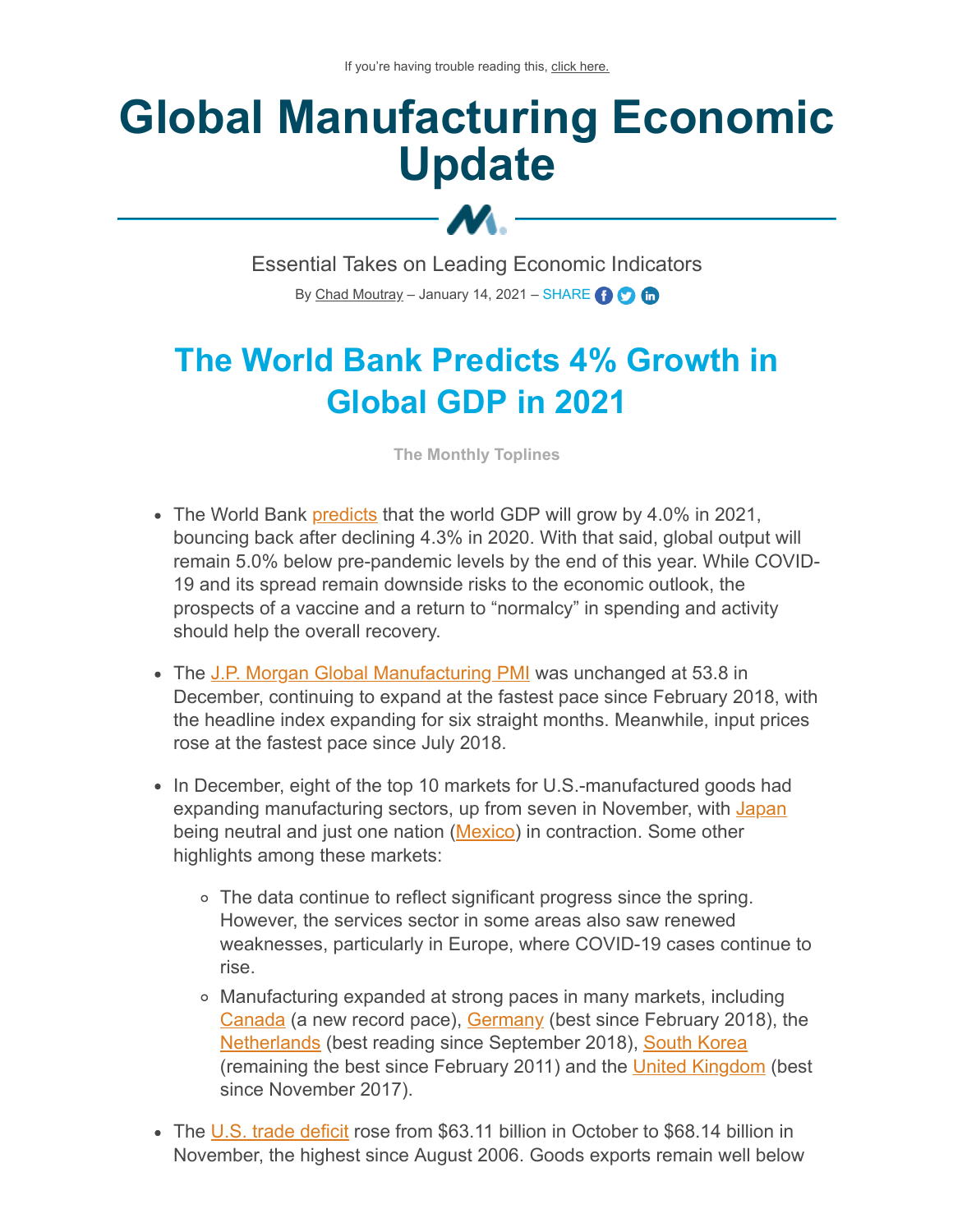the pre-pandemic pace, and the service-sector trade surplus was the lowest since August 2012. U.S.-manufactured goods exports have fallen 15.7% year to date in 2020 relative to the same 11-month time period in 2019.

- Manufacturers continue to advance efforts with the administration and Congress to open markets, ensure trade certainty and address challenges overseas, including the following:
	- Advocating successfully for passage of a legislative fix to the merchandise processing fee drafting error in the United States–Mexico– Canada Agreement Implementation Act
	- Continuing to monitor the U.S.–China security, trade and economic relationship
	- Encouraging the incoming Biden administration to ensure a fully functional Export-Import Bank
	- Leading industry advocacy in support of congressional passage of a comprehensive Miscellaneous Tariff Bill
	- Engaging with manufacturers as the EU database on chemicals in products goes into effect



World Bank: Annual Growth in Global GDP, 2010-2022

(including the Outlook for 2020-2022)

**Global Economic Trends**

**Worldwide Manufacturing Activity:** [J.P. Morgan Global Manufacturing PMI](https://www.markiteconomics.com/Public/Home/PressRelease/3c8de3f96eb244839499b5bc508f6953) was unchanged at 53.8 in December, continuing to expand at the fastest pace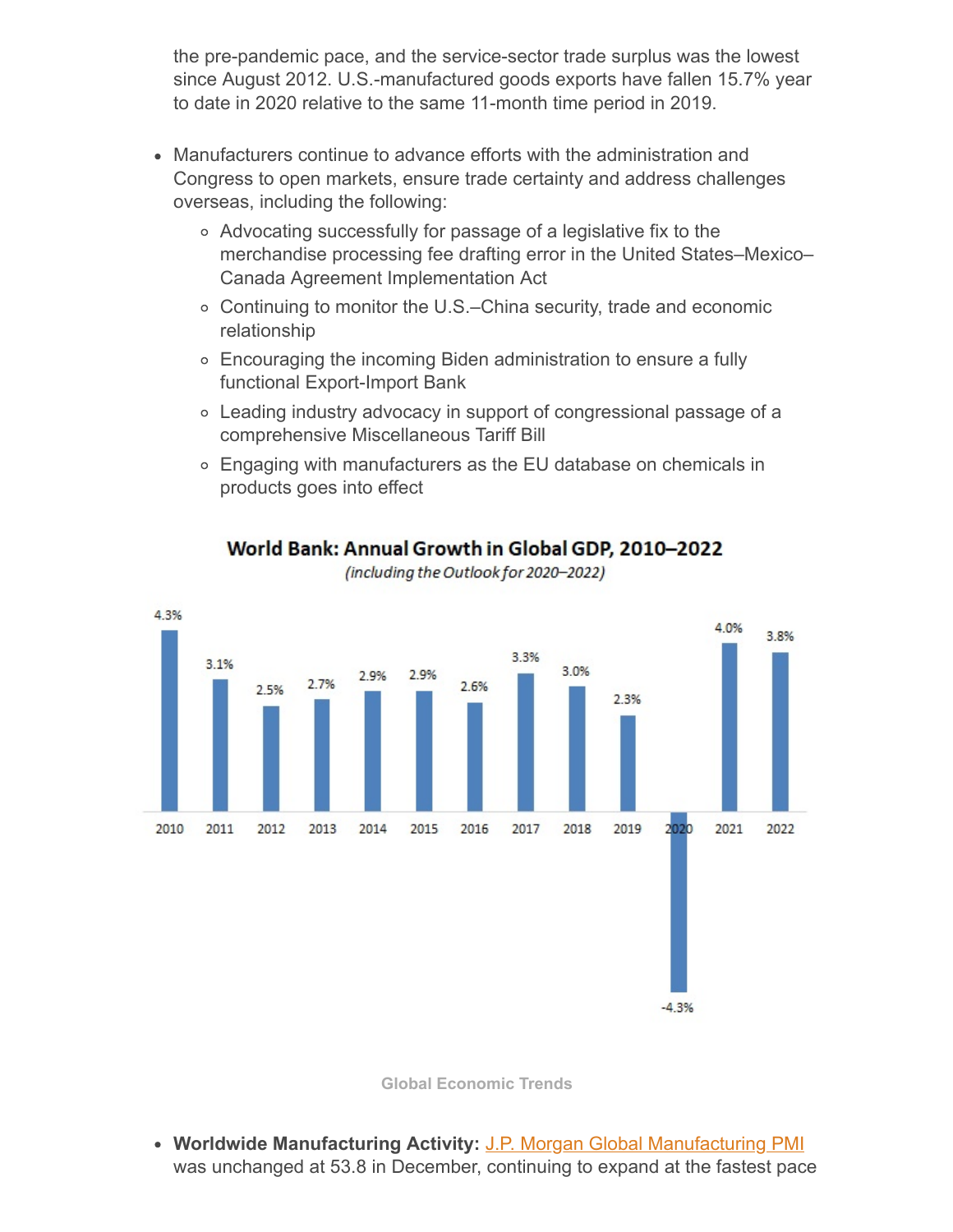since February 2018, with the headline index expanding for six straight months. With that said, new orders (down from 55.1 to 54.5), output (down from 55.3 to 54.9) and exports (down from 51.7 to 51.1) each slowed a bit in December. Hiring (down from 50.1 to 50.0) edged down to neutral for the month. Despite easing slightly from the best reading since February 2015, the index for future output (down from 65.3 to 64.7) continued to signal optimism for higher production over the next six months. Meanwhile, input prices (up from 57.5 to 60.9) rose at the fastest pace since July 2018.

- **Economic Outlook:** The World Bank [predicts](https://www.worldbank.org/en/publication/global-economic-prospects) that the world GDP will grow by 4.0% in 2021, bouncing back after declining 4.3% in 2020. With that said, global output will remain 5.0% below pre-pandemic levels by the end of this year. Likewise, the U.S. economy should expand by 3.5% in 2021, recovering much of the 3.6% decrease seen in 2020. While COVID-19 and its spread remain downside risks to the economic outlook, the prospects of a vaccine and a return to "normalcy" in spending and activity should help the overall recovery.
- **Sentiment in Major Markets:** In December, eight of the top 10 markets for U.S.-manufactured goods had expanding manufacturing sectors, up from seven in November, with Japan being neutral and just one nation (Mexico) in contraction. Overall, the data continue to reflect significant progress since the spring when each of these major markets experienced declines that were either the worst since the Great Recession or at record lows. With that said, the data also point to renewed weaknesses in the services sector in some areas, particularly in Europe, where COVID-19 cases continue to rise.

Here are more details on each of these major markets (in order of their ranking for U.S.-manufactured goods exports in 2019):

- o [Canada](https://www.markiteconomics.com/Public/Home/PressRelease/17c2e36c80ef4234967abf1f038007d8) (up from 55.8 to 57.9, expanding at the strongest pace since the survey began in October 2010): The data rose across the board, with orders, production and hiring growing at the best paces in more than two years. Canadian manufacturing leaders remain very upbeat about future production.
- o [Mexico](https://www.markiteconomics.com/Public/Home/PressRelease/52e60d92075e487e87d2cec47b7e985d) (down from 43.7 to 42.4, contracting for the 10th consecutive month): Mexico once again reported the weakest PMI among the top 10 markets, with activity continuing to deteriorate sharply. On the other hand, the index for future output rose to its highest point since February, signaling some cautious optimism moving forward.
- o [China](https://www.markiteconomics.com/Public/Home/PressRelease/65dad40759b84304a55832f47f644be2) (down from 54.9 to 53.0): After expanding at the strongest pace since November 2010, manufacturing activity slowed somewhat, including new orders and production. Hiring declined marginally for the month. Input prices soared at the strongest rate since December 2017.
- $\circ$  [Japan](https://www.markiteconomics.com/Public/Home/PressRelease/b208900089e247b98c0ac10217ca4c75) (up from 49.0 to 50.0, stabilizing after contracting each month since April 2019): New orders, exports and output declined at slower rates in December, and employment expanded ever so slightly for the first time since February. The index for future output suggests cautious optimism, rising to the best reading since February 2018.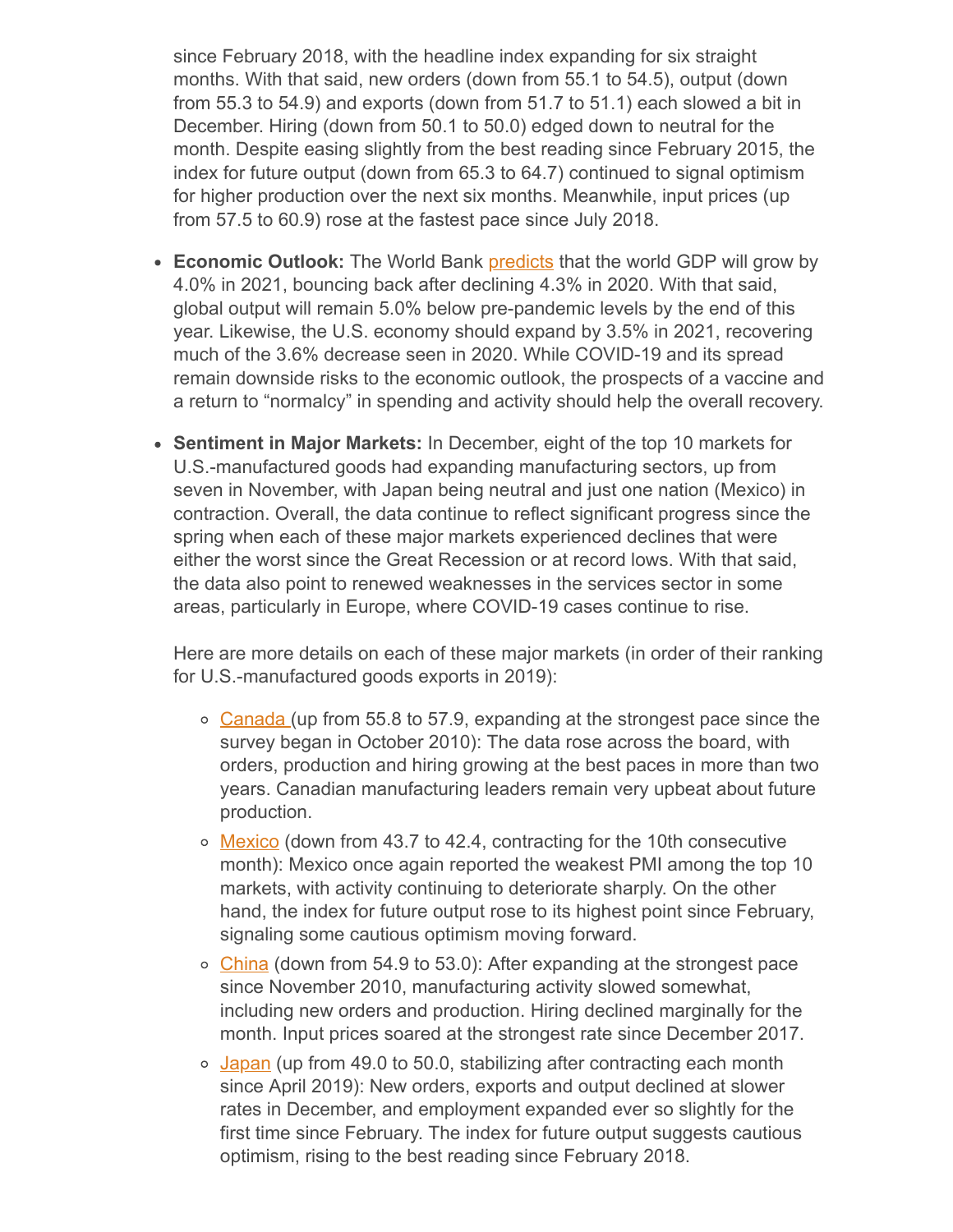- o [United Kingdom](https://www.markiteconomics.com/Public/Home/PressRelease/a505c02d05e14e608d7cc91cff686c35) (up from 55.6 to 57.5, the strongest figure since November 2017): Data were stronger than expected. IHS Markit noted, "Clients bringing forward orders to beat the end of the Brexit transition period and the ongoing bounce from the re-opening of the global economy boosted inflows of new orders and pushed output higher. However, port delays and other logistical disruptions meant that supplychain delays lengthened to one of the greatest extents in the survey's history." Hiring fell for the 11th straight month, and input prices rose at the fastest pace since June 2018.
- o [Germany](https://www.markiteconomics.com/Public/Home/PressRelease/94eee3d2d1364edd8b40afe6ebfb7226) (up from 57.8 to 58.3, the best reading since February 2018): New orders continued to expand rapidly at the same pace as the month before, but orders, exports and expected future output slowed somewhat. Hiring fell again, as it has for 22 straight months. Input costs jumped to the strongest rate since November 2018.
- o [Netherlands](https://www.markiteconomics.com/Public/Home/PressRelease/81c059688170473bbae6152a34c8265f) (up from 54.4 to 58.2, the best reading since September 2018): The underlying measures rose across the board, including gains for new orders, exports, output and employment. Hiring expanded for the second straight month at the best pace since February, and the index for future output remained the strongest since November 2018.
- o [South Korea](https://www.markiteconomics.com/Public/Home/PressRelease/8f298c13a0724a83b50c597dd7b47237) (unchanged at 52.9, remaining the best since February 2011): New orders and output slowed in December, but employment expanded for the first time since April 2019. The index for future output pulled back from the fastest pace since February 2015, but it continued to signal positive expectations for production over the next six months. Input costs rose at the strongest rate since March 2018.
- $\circ$  [Brazil](https://www.markiteconomics.com/Public/Home/PressRelease/b294b1cb2d194c348b3e4ea0ed476ffe) (down from 64.0 to 61.5): New orders, output and employment slowed somewhat in December, despite expanding solidly for the month. Exports also eased, pulling back from the fastest pace in the survey's history. Brazil had the highest PMI among the top 10 markets for U.S. manufactured goods, and survey respondents were very optimistic in their outlook.
- $\circ$  [France](https://www.markiteconomics.com/Public/Home/PressRelease/2653de3f4d614c1f8dc76f88d64339fb) (up from 49.6 to 51.1, expanding for the fifth time in the past seven months): Production, exports and employment rebounded in December after contracting in November, with hiring at positive levels for the first time in 12 months. New orders remained negative but declined at a slower rate. Respondents were optimistic about growth in output moving forward, and raw material prices were the strongest since January 2019.
- **Regional and National Trends:** Here are some other economic trends worth noting.
	- o China: In November, [industrial production i](http://www.stats.gov.cn/english/PressRelease/202012/t20201216_1809569.html)ncreased 7.0% year-overyear, up from 6.9% in October and the strongest pace since March 2019. [Also in November, retail sales \(up 5.0% year-over-year\) and fixed-asset](http://www.stats.gov.cn/english/PressRelease/202012/t20201216_1809601.html) investment (up 2.6% year-over-year) both improved to their best readings of the year. These figures continue to reflect progress since the spring, but they are still markedly lower than before the pandemic. December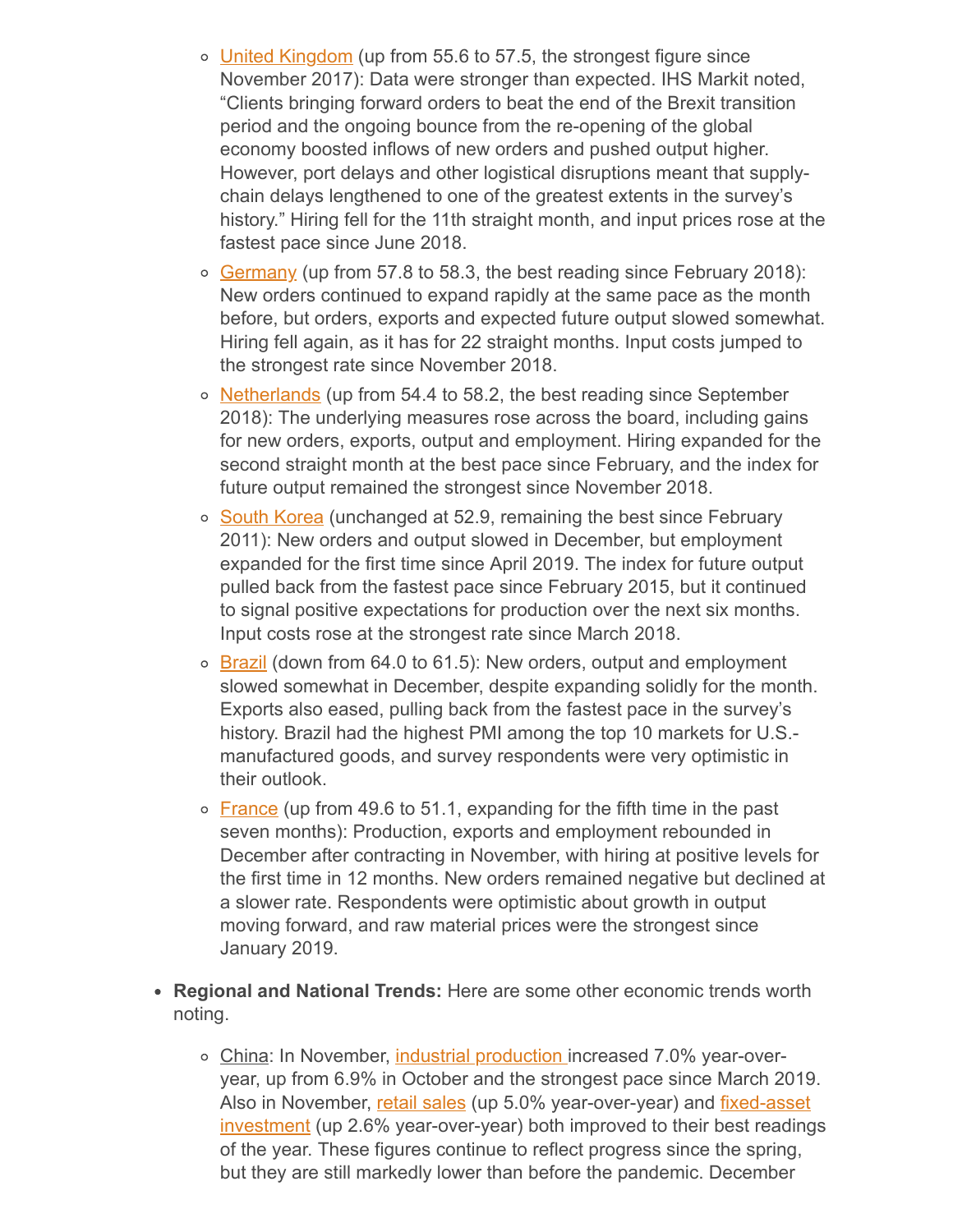industrial production figures will be released on Jan. 14, with retail sales, fixed-asset investment and GDP coming out on Jan. 18.

- o Europe: Eurozone [industrial production](https://ec.europa.eu/eurostat/documents/portlet_file_entry/2995521/4-13012021-AP-EN.pdf/6ee4a64a-ce47-c3d4-bbc9-a95c414e7b7c) jumped 2.5% in November, extending the 2.3% gain seen in October, boosted by strength in consumer and intermediate goods. At the same time, consumer and energy goods production fell in November. Despite growth in the past couple of months, industrial production remained down 0.6% year-overyear. At the same time, [retail sales](https://ec.europa.eu/eurostat/documents/portlet_file_entry/2995521/4-07012021-BP-EN.pdf/92a41614-f6a3-3044-ad3f-e8e3454b9120) fell 6.1% in November, the largest decline since April, as heightened restrictions due to accelerating COVID-19 cases took a toll on spending activity once again. Over the past 12 months, retail spending has fallen 2.9%. Meanwhile, the [unemployment rate](https://ec.europa.eu/eurostat/documents/portlet_file_entry/2995521/3-08012021-AP-EN.pdf/fc360f72-ff0d-ecc0-df77-2bd9c7549825) was 8.3% in November, down from 8.4% in October.
- United Kingdom: [Industrial production](https://www.ons.gov.uk/economy/economicoutputandproductivity/output/bulletins/indexofproduction/october2020) rose 1.3% in October, increasing for the sixth straight month. However, despite notable progress since the spring, output remained 4.4% below where it was last February, illustrating the sharp declines in manufacturing activity seen during the COVID-19 pandemic. Meanwhile, [retail sales](https://www.ons.gov.uk/businessindustryandtrade/retailindustry/bulletins/retailsales/november2020) fell 3.8% in November following six months of gains, as Great Britain coped with rising cases of COVID-19 and renewed restrictions. Yet, retail spending has increased 2.4% year-over-year.
- o Canada: [Manufacturing sales](https://www150.statcan.gc.ca/n1/daily-quotidien/201215/dq201215a-eng.htm?HPA=1&indid=3628-1&indgeo=0) rose 0.3% in October, extending the 2.2% gain seen in September. However, new orders remain 3.0% below the pace seen in February. New data for November will be released on Jan. 19. Meanwhile, [retail sales](https://www150.statcan.gc.ca/n1/daily-quotidien/201218/dq201218a-eng.htm?HPA=1&indid=3660-1&indgeo=0) rose 0.4% in October, rising for the sixth straight month. Despite tremendous volatility since the spring, retail spending has risen 4.5% since February. In December, the [unemployment rate was 8.6%, edging up from 8.5% in November. The](https://www150.statcan.gc.ca/n1/daily-quotidien/210108/t002a-eng.htm) number of manufacturing workers rose by 15,400 in December, with employment in the sector up 36,900 year-over-year.
- o Mexico: [Industrial production](https://www.inegi.org.mx/app/saladeprensa/noticia.html?id=6224) rose 1.1% in October, rising for the sixth straight month. Yet, it has fallen 3.3% over the past 12 months. Manufacturing production was flat in October in real terms, declining 1.2% year-over-year. [Note: The link is in Spanish.]
- o Japan: [Industrial production](https://www.meti.go.jp/english/statistics/tyo/iip/index.html) was flat in November after increasing for five consecutive months. Output declined 3.4% over the past 12 months. Strength in machinery and metals buoyed the November data, but production decreased for chemicals, motor vehicles and plastic products. On the retail front, [consumer spending](https://www.meti.go.jp/statistics/tyo/syoudou/result/pdf/202011S.pdf) decreased 2.0% in November, pulling back after rising by 0.5% in October. On a year-over-year basis, retail sales have risen 0.7%. [Note: These second link is in Japanese.]
- Emerging Markets: After rising in November at the fastest pace since January 2011, the IHS Markit Emerging Markets Manufacturing PMI slowed somewhat in December, down from 53.9 to 52.8. The good news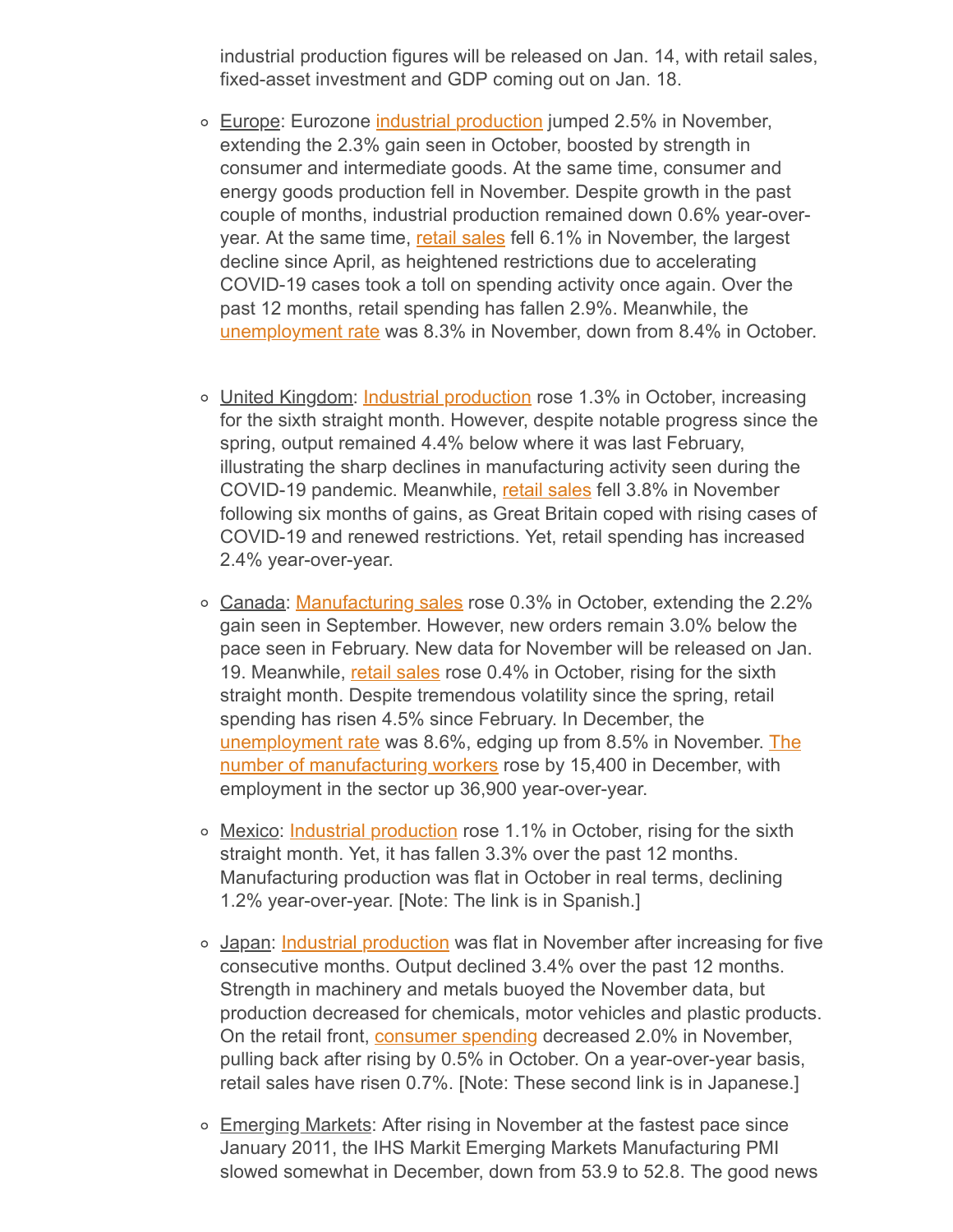was that the measure now reflects expanding growth in emerging markets for six consecutive months. In December, new orders, exports and output each decelerated. Employment, which had expanded for the first time since March 2019 in the previous survey, contracted once again in December. With that said, the index for future output signaled optimism about production over the next six months, inching up from 62.5 to 62.6. Raw material costs grew at the fastest pace since November 2017. [Note: There is no link for this release.]

- **Trade-Weighted U.S. Dollar Index:** Since April 24, the U.S. dollar [has fallen](https://www.federalreserve.gov/releases/h10/current/) 10.3% against a broad-based index of currencies for goods and services to the lowest level since May 22, 2018, according to the Federal Reserve. The index reflects currency rates per U.S. dollar, suggesting the dollar can purchase less today than it could just a few months ago. The weaker U.S. dollar could help boost exports, but it would also increase the cost of imported raw materials and other inputs. Despite recent declines, the U.S. dollar remains elevated over the longer term, up 19.8% since July 1, 2014.
- International Trade: The [U.S. trade deficit](https://www.census.gov/foreign-trade/Press-Release/current_press_release/ft900.pdf) rose from \$63.11 billion in October to \$68.14 billion in November, the highest since August 2006. The increase in goods imports (up from \$207.76 billion to \$214.08 billion—the strongest reading since May 2019) outstripped the gain in goods exports (up from \$126.41 billion to \$127.73 billion—the best since March). Overall, volumes for goods exports and service-sector trade remain well below the pace seen at the end of last year. For example, goods exports were \$137.65 billion in December 2019, and the service-sector trade surplus has weakened from \$24.30 billion to \$18.21 billion year to date, with the most recent figure being the lowest since August 2012.

In November, goods exports increased for foods, feeds and beverages (up \$536 million), industrial supplies and materials (up \$830 million) and consumer goods (up \$176 million). These increases offset declines for automotive vehicles, parts and engines (down \$125 million) and non-automotive capital goods (down \$241 million). At the same time, goods imports also experienced solid gains for the month, including consumer goods (up \$4.00 billion), industrial supplies and materials (up \$1.51 billion) and non-automotive capital goods (up \$1.20 billion). Consumer goods imports reached the highest levels on record. In contrast, automotive vehicles, parts and engines decreased \$1.04 billion in November.

**U.S.-Manufactured Goods Exports:** According to the latest data, U.S. manufactured goods exports totaled \$871.71 billion through the first 11 months of 2020, using non-seasonally adjusted data, dropping 15.72% from \$1,034.32 billion year to date in 2019.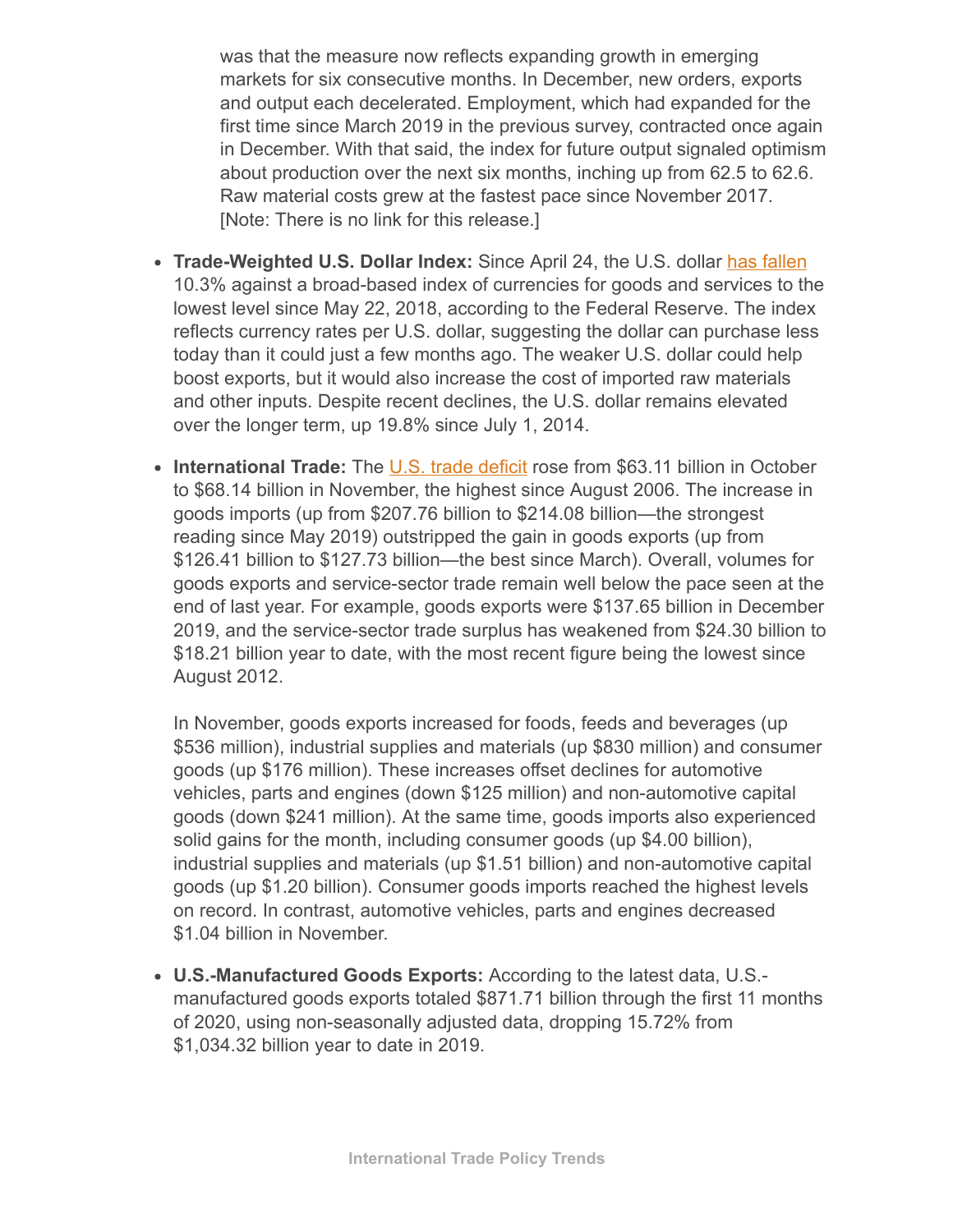- *Congress passes legislative fix to merchandise processing fee drafting error in USMCA Implementation Act.* The Consolidated Appropriations Act of [2021, which passed Congress on Dec. 21, included a legislative fix to the](https://rules.house.gov/sites/democrats.rules.house.gov/files/BILLS-116HR133SA-RCP-116-68.pdf#page=2476) merchandise processing fee in the **USMCA Implementation Act**.
	- The NAM and its members prioritized passage of the USMCA merchandise processing fee legislative fix in 2020. Our efforts included leading more than 100 organizations in sending [this industry letter](http://documents.nam.org/PA/Industry%20Letter%20on%20USMCA%20Merchandise%20Processing%20Fee_July%202020.pdf) to House Ways and Means and Senate Finance Committees in July.

#### [Learn more.](mailto:kmonahan@nam.org;aaafedt@nam.org?subject=USMCA%20Merchandise%20Processing%20Fee)

- *Trump administration rolls out new round of China restrictions in final weeks.* In the closing weeks of the Trump administration, key U.S. government agencies took steps to cement a sharper line on China security and economic issues, including steps to restrict transactions with Chinese companies and extend the administration's push to strip special provisions for Hong Kong.
	- On Jan. 5, President Donald Trump signed a new [executive order](https://www.whitehouse.gov/presidential-actions/executive-order-addressing-threat-posed-applications-software-developed-controlled-chinese-companies/) banning, on national security grounds, transactions with eight Chinese software companies involved in communications and financial transactions. The new order, which goes into effect on Feb. 19 (45 days after the order), mirrors August 2020 executive orders related to the **[TikTok](https://www.whitehouse.gov/presidential-actions/executive-order-addressing-threat-posed-tiktok/) and [WeChat](https://www.whitehouse.gov/presidential-actions/executive-order-addressing-threat-posed-wechat/) applications.**
	- The White House and Treasury expanded restrictions on securities transactions with Chinese companies, with President Trump signing into law the new Holding Foreign Companies Accountable Act [\(S. 945](https://www.congress.gov/bill/116th-congress/senate-bill/945) / H.R. [7000\) to require the delisting of companies whose audit reports have not](https://www.congress.gov/bill/116th-congress/house-bill/7000) been fully inspected due to foreign government actions. Separately, the Treasury Department issued [guidance](https://protect-us.mimecast.com/s/A8sNCpYnK5UnZz1DCPsU5T?domain=urldefense.proofpoint.com) for a [Nov. 12 Executive Order](https://www.whitehouse.gov/presidential-actions/executive-order-addressing-threat-securities-investments-finance-communist-chinese-military-companies/) to limit securities transactions for Chinese companies included on the [Department of Defense's list of government-controlled firms with direct](https://www.defense.gov/Newsroom/Releases/Release/Article/2434513/dod-releases-list-of-additional-companies-in-accordance-with-section-1237-of-fy/) ties to China's military.
	- On Dec. 23, the Department of Commerce's Bureau of Industry and Security issued a **formal rule** to eliminate Hong Kong as a separate export destination under the Export Administration Regulations, extending efforts under a [July 14 executive order](https://www.whitehouse.gov/presidential-actions/presidents-executive-order-hong-kong-normalization/) to revoke special treatment for Hong Kong.
	- On Dec. 21, BIS [announced](https://www.commerce.gov/news/press-releases/2020/12/commerce-department-will-publish-first-military-end-user-list-naming) a [final rule](https://www.federalregister.gov/documents/2020/12/23/2020-28052/addition-of-military-end-user-meu-list-to-the-export-administration-regulations-and-addition-of) establishing a new "military end user" list and added more than 100 entities (including 58 Chinese entities) to that list. The new list will require a license for the export, reexport or in-country transfer of [specific items](https://www.bis.doc.gov/index.php/documents/regulations-docs/2343-part-744-control-policy-end-user-and-end-use-based-2/file) subject to controls [announced by BIS in April 2020.](https://www.federalregister.gov/documents/2020/04/28/2020-07241/expansion-of-export-reexport-and-transfer-in-country-controls-for-military-end-use-or-military-end)

[Heading into the new Biden administration, the NAM continues to](http://documents.nam.org/IEA/NAM_2020_Submission_on_China_WTO_Compliance_FINAL.pdf) stress the need for China to tackle persistent, structural trade barriers that prevent manufacturers from competing freely and fairly around the world. The NAM also called for the United States to develop a comprehensive and strategic approach to drive concrete, lasting and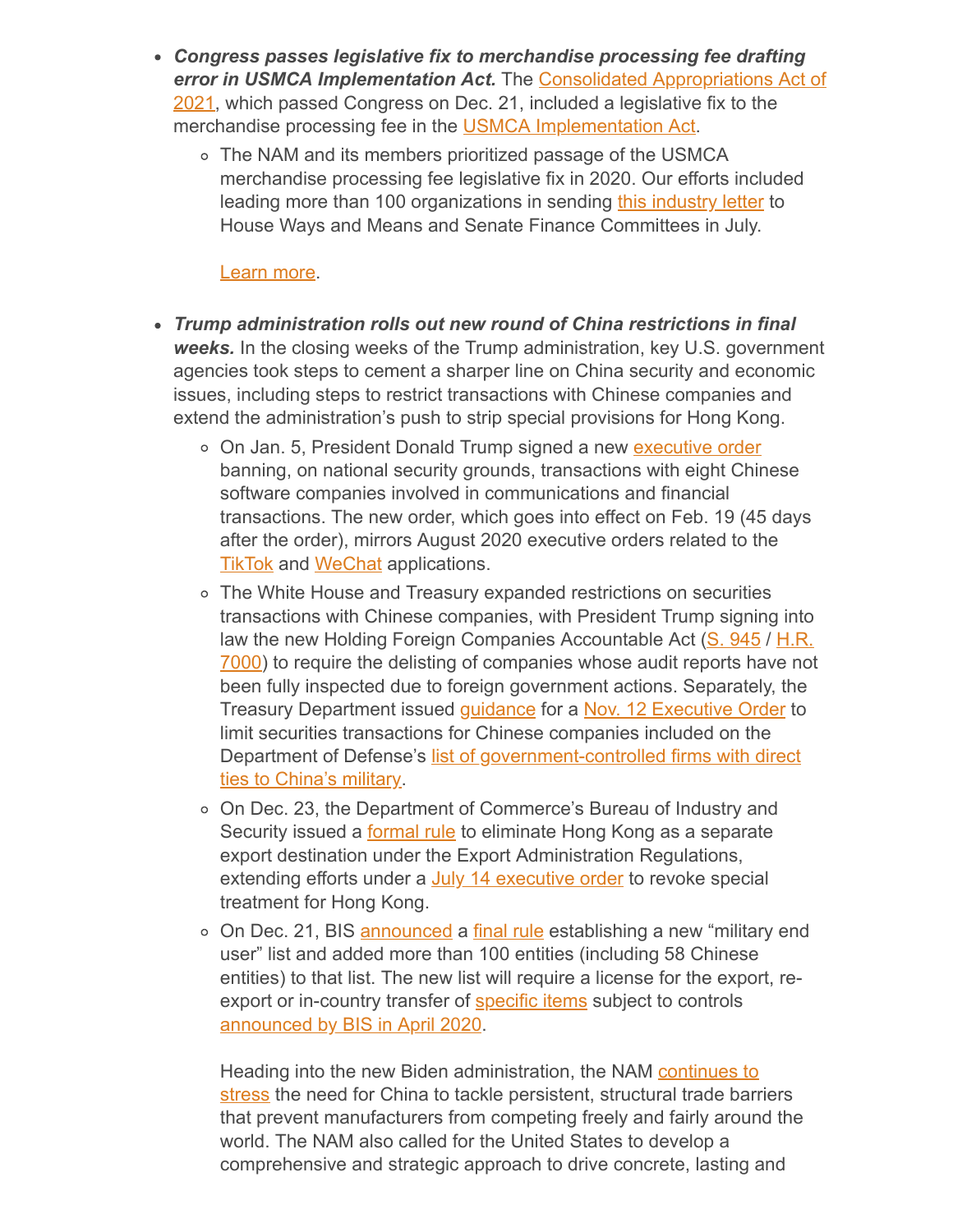enforceable policy changes while minimizing collateral damage to the U.S. economy.

# [Learn more.](mailto:rong@nam.org?subject=NAM/China%20updates)

- *Congress fails to pass the MTB in December, resulting in the imposition of tariffs starting on Jan. 1.* The MTB was excluded from the Consolidated [Appropriations Act of 2021, which passed Congress on Dec. 21.](https://rules.house.gov/sites/democrats.rules.house.gov/files/BILLS-116HR133SA-RCP-116-68.pdf)
	- As a result of the inability of Congress to pass the MTB, manufacturers and other businesses are paying [more than \\$1.3 million per day](http://documents.nam.org/IEA/MTB%20Industry%20Letter%20to%20Congress_Dec%202020.pdf) on products not made or available in the United States.
	- The NAM continues its robust advocacy in support of congressional passage of the MTB as soon as possible in 2021.

#### [Learn more.](mailto:kmonahan@nam.org?subject=Miscellaneous%20Tariff%20Bill)

- *Manufacturers encourage incoming Biden administration to ensure a fully functional Ex-Im Bank.* On Jan. 20, the terms will expire for two of the three members on the Ex-Im Bank's Board of Directors. A quorum must be maintained to ensure the continued full functionality of the Ex-Im Bank, a point that the NAM stressed to the Biden–Harris Agency Review Team in a recent letter.
	- $\circ$  A fully functional Ex-Im Bank is as important as ever, with manufacturers facing a global pandemic and economic uncertainty. The bank also helps manufacturers in the United States contend with the 115 foreign export credit agencies that support their own domestic exporters. Manufacturers of all sizes have benefited from a fully functional bank, using its tools to better compete with aggressive competitors in foreign markets. In the letter, manufacturers urged the Biden administration to use any pathway available to maintain a quorum on the Ex-Im Bank Board of Directors. This action will avoid disruption of Ex-Im's important work, which increases competitiveness and supports U.S. jobs.
	- The NAM also called for the Biden administration to provide longer-term certainty to manufacturers by nominating a full slate of nominees to the open positions on the Ex-Im Bank Board of Directors as soon as possible and submitting those names for consideration by the U.S. Senate.

# [Learn more.](mailto:aaafedt@nam.org?subject=Ex-Im%20Bank)

- *The European Union and the United Kingdom sign post-Brexit trade agreement.* On Dec. 24, the European Union and the United Kingdom concluded a bilateral trade agreement, the **EU–UK Trade and Cooperation** [Agreement, which will govern post-Brexit trade between the European Unio](https://ec.europa.eu/info/relations-united-kingdom/eu-uk-trade-and-cooperation-agreement_en)n and the United Kingdom. On Dec. 30, the agreement passed the UK House of Commons by a vote of 521 to 73 and was then approved by the House of Lords.
	- $\circ$  The TCA has been applied on a provisional basis since Jan. 1, when the formal Brexit transition period ended. The agreement will formally enter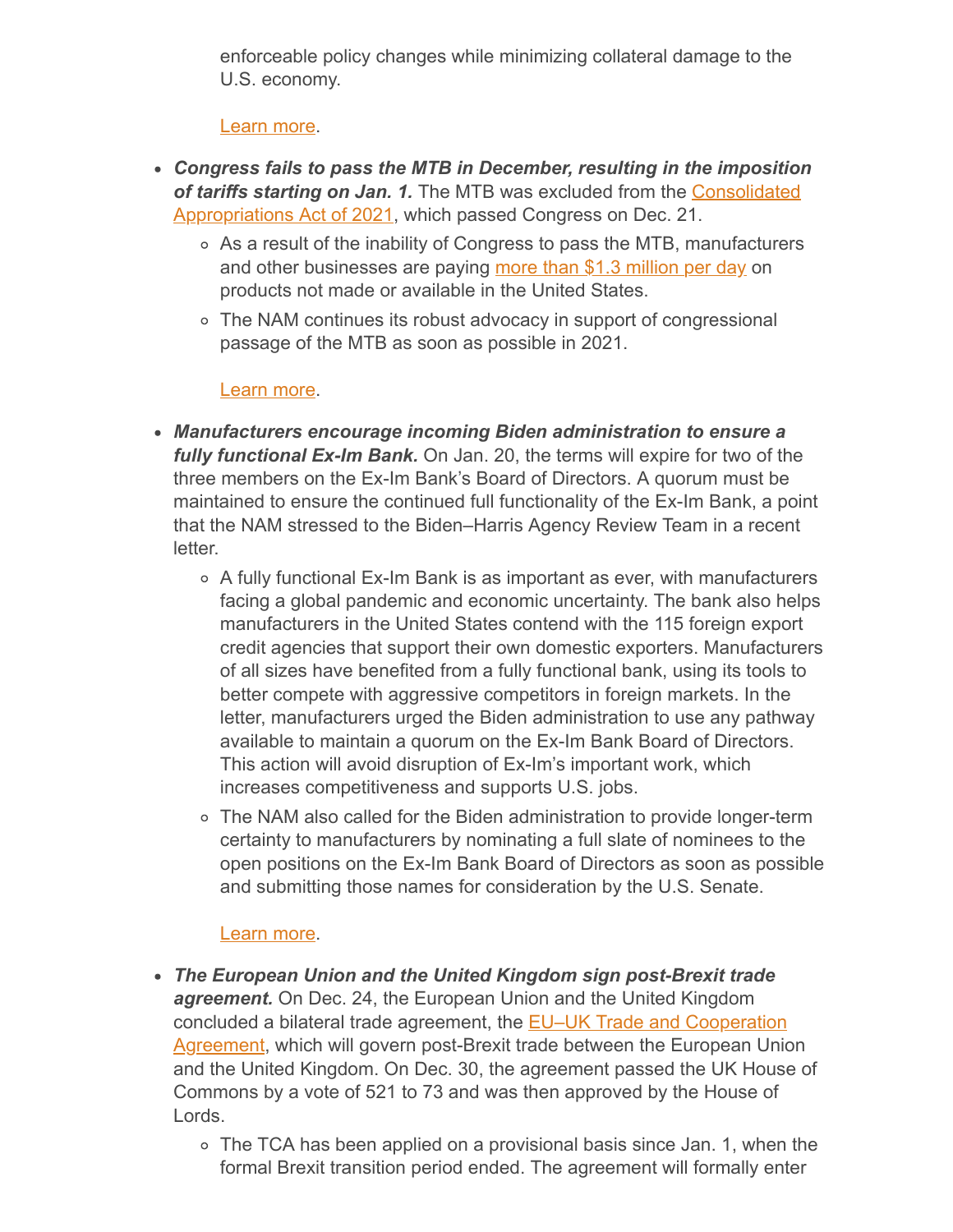into force upon ratification by the European Parliament and the Council of the European Union, which is expected in early 2021.

o As detailed in the **EU summary** and [UK summary](https://assets.publishing.service.gov.uk/government/uploads/system/uploads/attachment_data/file/948093/TCA_SUMMARY_PDF.pdf) of the TCA, the agreement covers a range of trade provisions, including continued dutyfree and quota-free trade between the United Kingdom and the European Union (subject to rules of origin). The TCA also covers technical barriers to trade, sanitary and phytosanitary measures, good regulatory practices and regulatory cooperation, customs and trade facilitation, trade in services and investment, movement of people, digital trade, intellectual property, procurement and so-called level playing field commitments (covering competition, subsidies, state-owned enterprises, taxation, labor and social standards and environment and climate).

#### [Learn more.](mailto:kmonahan@nam.org?subject=Brexit/EU-UK%20Trade%20and%20Cooperation%20Agreement)

- *The Office of the United States Trade Representative continues Section 301 investigations against Vietnam.* USTR held public hearings on Dec. 28 and 29 to collect substantive comments on the *[import and use of illegal timber](https://ustr.gov/sites/default/files/enforcement/301Investigations/Vietnam_Timber_Initiation_Notice_October_2020.pdf)* and **[currency manipulation](https://ustr.gov/sites/default/files/enforcement/301Investigations/Vietnam_Currency_Initiation_Notice_October_2020.pdf)** in Vietnam. [In October,](https://ustr.gov/about-us/policy-offices/press-office/press-releases/2020/october/ustr-initiates-vietnam-section-301-investigation) USTR launched a pair of trade investigations into these focal issues under Section 301 of the Trade Act of 1974.
	- Depending on the results of each investigation, USTR could take a variety of actions under Section 301, with possible tariffs or import restrictions of most concern for a range of manufacturers in the United States. Other options could include suspending preferential trade benefits or entering binding agreements to eliminate the policy.
	- During the investigations, USTR has conducted direct consultations to resolve the issues with officials from Vietnam's Ministry of Industry and Trade and Ministry of Foreign Affairs.
	- Both investigations were originally open for written public submissions through Nov. 12 but were extended to allow public hearings and additional written submissions through Jan. 7.

#### [Learn more.](mailto:kmonahan@nam.org;rong@nam.org?subject=Vietnam%20301)

- *The European Union and China sign new investment agreement.* On Dec. 30, the European Union and China **[announced](https://ec.europa.eu/commission/presscorner/detail/en/ip_20_2541)** agreement on a new investment deal that includes new market access commitments and investment liberalizations in sectors such as automotive, chemicals, telecommunications, biopharma R&D and a range of services sectors.
	- The agreement, known as the Comprehensive Agreement on Investment, [includes broad provisions](https://www.nytimes.com/2020/12/30/business/china-eu-investment-deal.html) aimed at constraining behavior of state-owned enterprises, addressing forced technology transfer, boosting environmental protection and ensuring equal access in the setting of standards.
	- With respect to enforcement, the CAI includes a political dialogue mechanism and state-to-state dispute settlement that mirrors EU free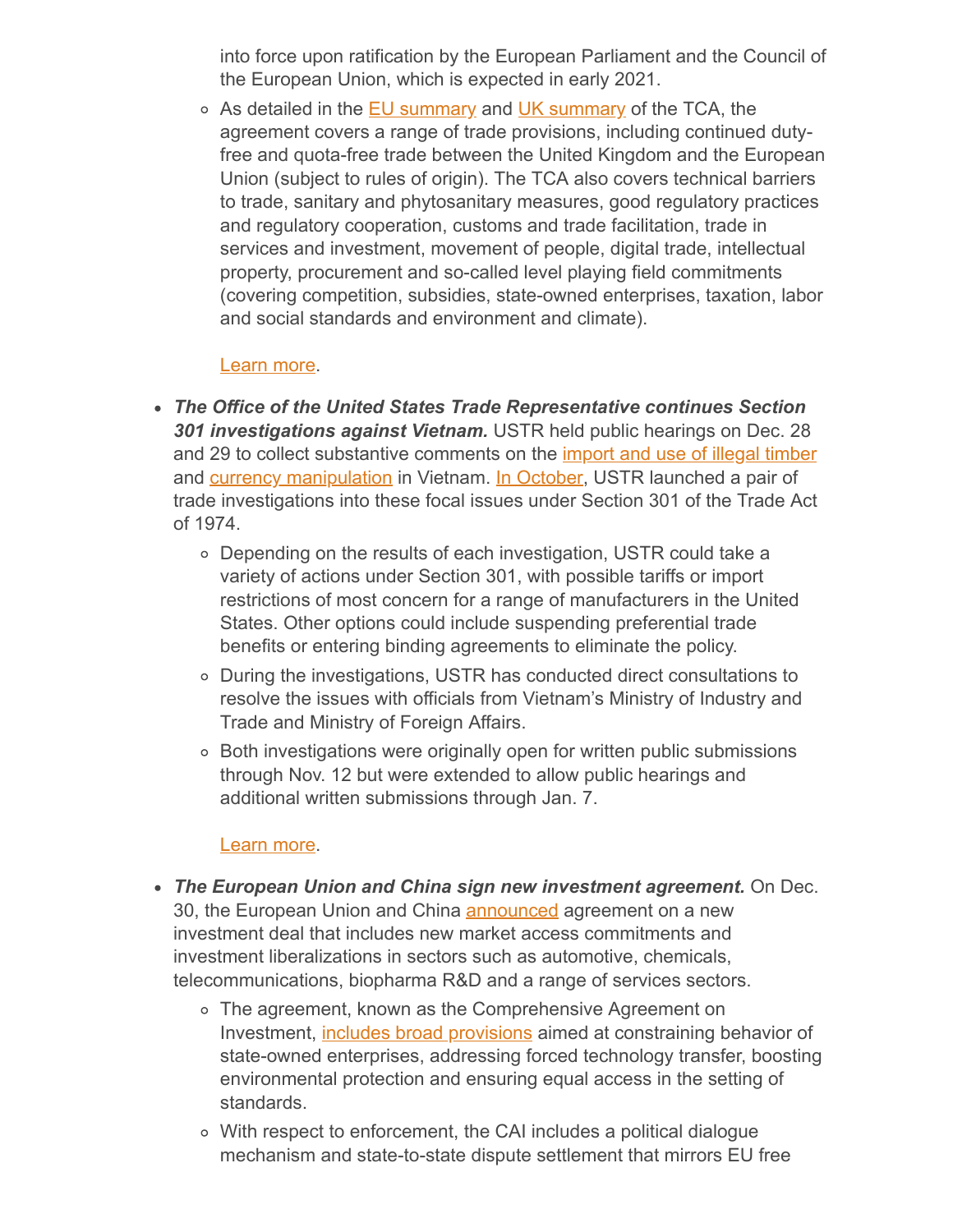trade agreement provisions.

- The agreement, which has been in negotiations since 2012, has been a top priority for outgoing German Chancellor Angela Merkel (and thus the German presidency of the European Council that expired at the end of December).
- $\circ$  The agreement text is now in the process of finalization before the deal is submitted to the EU Council and Parliament ahead of potential implementation in 2022.
- o President-elect [Joe Biden](https://www.scmp.com/news/china/diplomacy/article/3115615/us-president-elect-joe-biden-calls-stronger-trade-coalitions) and his [team](https://twitter.com/jakejsullivan/status/1341180109118726144), as well as key congressional [voices, have consistently urged the EU to consult with the United Stat](https://www.toomey.senate.gov/newsroom/press-releases/toomey-and-warner-issue-statement-on-the-eu-china-comprehensive-agreement-on-investment)es in line with stated goals of working with allies to forge a common front on China.

# [Learn more.](mailto:rong@nam.org?subject=NAM/China%20updates)

- *USTR suspends tariff action in France digital services tax investigation, releases findings in three other digital services tax investigations.* On Jan. 7, USTR [announced](https://ustr.gov/about-us/policy-offices/press-office/press-releases/2021/january/suspension-tariff-action-france-digital-services-tax-investigation) the indefinite suspension of tariff action in the Section 301 investigation of the digital services tax scheme adopted by [France.](https://www.federalregister.gov/documents/2021/01/12/2021-00425/notice-of-modification-of-section-301-action-investigation-of-frances-digital-services-tax) Separately, on Jan. 6, USTR had *issued findings* in Section 301 investigations of digital services taxes adopted by *India*, *Italy* and *Turkey*, concluding that each country's tax scheme "discriminates against U.S. companies, is inconsistent with prevailing principles of international taxation, and burden or restricts U.S. commerce."
	- The tariffs on certain products from France had been announced in July and were scheduled to go into effect on Jan. 6. In making the announcement, USTR said that "a suspension of the tariff action in the France digital services tax investigation will promote a coordinated response in all of the ongoing digital services tax investigations."
	- USTR decided to not take specific actions at this time in connection with the findings against India, Italy and Turkey. USTR also indicated the agency expects to announce progress on or completion of other investigations into digital services taxes adopted or under consideration by Austria, Brazil, the Czech Republic, the European Union, Indonesia, Spain and the United Kingdom.
	- o On July 15, the NAM submitted **comments** in response to USTR's Section 301 [investigations](https://www.regulations.gov/document?D=USTR-2020-0022-0001) into digital services taxes that have been adopted or are being considered by Austria, Brazil, the Czech Republic, the European Union, India, Indonesia, Italy, Spain, Turkey and the United Kingdom.

# [Learn more.](mailto:kmonahan@nam.org?subject=Section%20301%20Digital%20Services%20Tax%20Investigations)

*The United States modifies tariffs on EU products in large civil aircraft* dispute. On Dec. 30, the United States **announced** an adjustment to tariffs on certain products imported from the European Union in the ongoing U.S.–EU large civil aircraft dispute. The changes **[took effect](https://www.federalregister.gov/documents/2021/01/06/2020-29225/notice-of-revision-of-section-301-action-enforcement-of-us-wto-rights-in-large-civil-aircraft)** on Jan. 12.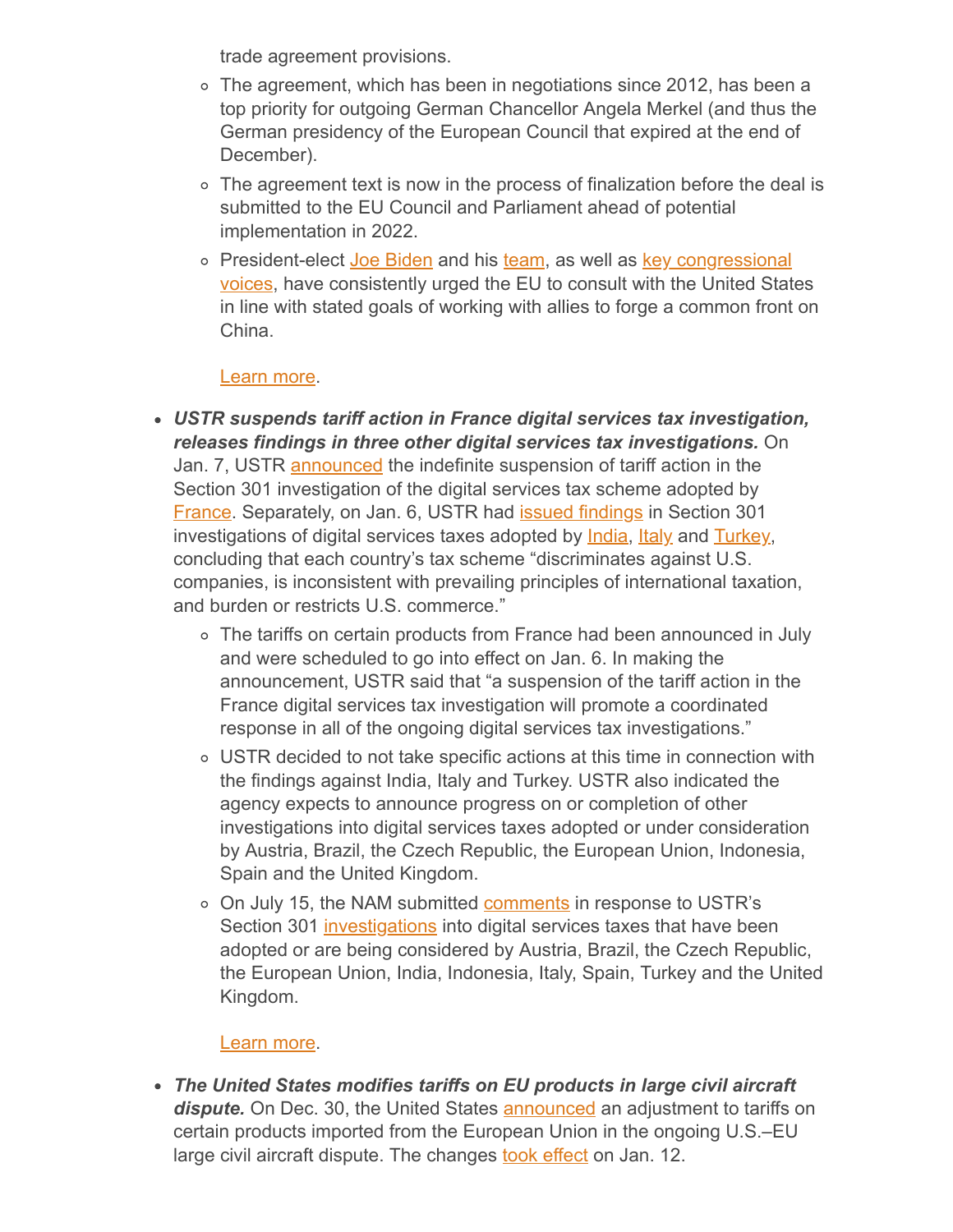- The products subject to additional U.S. tariffs include aircraft manufacturing parts from France and Germany, certain non-sparkling wine from France and Germany and certain cognac and other grape brandies from France and Germany.
- o On July 24, the NAM submitted **comments** in response to USTR's recent [announcement](https://ustr.gov/sites/default/files/enforcement/301Investigations/Review_of_Action_Enforcement_of_U.S._WTO_Rights_in_Large_Civil_Aircraft_Dispute_June_23_2020.pdf) of a review of U.S. enforcement in the U.S.–EU civil aircraft dispute. On Aug. 12, in the U.S. challenge at the World Trade Organization over subsidies for large civil aircraft provided by the European Union, France, Germany, Spain and the United Kingdom, USTR **announced** an earlier modification to the list of products subject to WTO-authorized additional duties.

#### [Learn more.](mailto:kmonahan@nam.org?subject=U.S.-EU%20Civil%20Aircraft%20Dispute)

- *NAM engaging with members as new EU database on chemicals in products goes into effect.* Jan. 5 marked the formal deadline for manufacturers across supply chains to disclose significant new information about chemicals used in their products under the rubric of the European Chemical Agency's [new public database](https://echa.europa.eu/-/tracking-chemicals-of-concern-in-products-scip-database-ready-for-use), known as the SCIP database.
	- Companies producing, importing or selling in Europe are now required to report any use of [chemicals of concern](https://echa.europa.eu/candidate-list-table) in their products to the database in ways that go beyond existing requirements. Suppliers—even those not selling into Europe directly—are now expected to provide that detailed information to their customers.
	- $\circ$  In recent months, the NAM has actively led U.S. industry efforts to push for greater flexibility in database enforcement. These efforts included spearheading a [June 2020 letter](https://protect-us.mimecast.com/s/xJKOCmZk64UjEBWKiDDeNB?domain=nam12.safelinks.protection.outlook.com) with 49 global associations and joining European counterparts in signing [September 2020](https://protect-us.mimecast.com/s/hjWRCjRBM4inpKRMh5DIX2?domain=nam12.safelinks.protection.outlook.com) and [October 2020](http://documents.nam.org/IEA/20201026_Letter_to_Minister_Schulze_on_Industry_Call_for_Urgent_Action_to_Postpone_the_Legal_Obligations_Related_to_the_SCIP_Database.pdf) letters to senior European Commission and national officials that had pushed for a delay in the notification deadline. The NAM also hosted a [December 2020 webinar](mailto:rong@nam.org?subject=NAM%20SCIP%20Webinar) to help manufacturers in the United States understand potential impact and compliance considerations.
	- As of Jan. 5, EU member states that have completed their legal transposition process have the ability to enforce the new rules, although the NAM is collecting information from members as to whether enforcement efforts are underway and how manufacturers' compliance and notification processes are proceeding.

[Learn more.](mailto:rong@nam.org?subject=EU/SCIP%20Database)

**Take Action**

- *For a listing of upcoming U.S. Trade and Development Agency missions, [click here.](https://www.ustda.gov/events/events)*
- *[For a listing of upcoming Commerce Department trade missions,](https://www.export.gov/Trade-Missions) click here*.